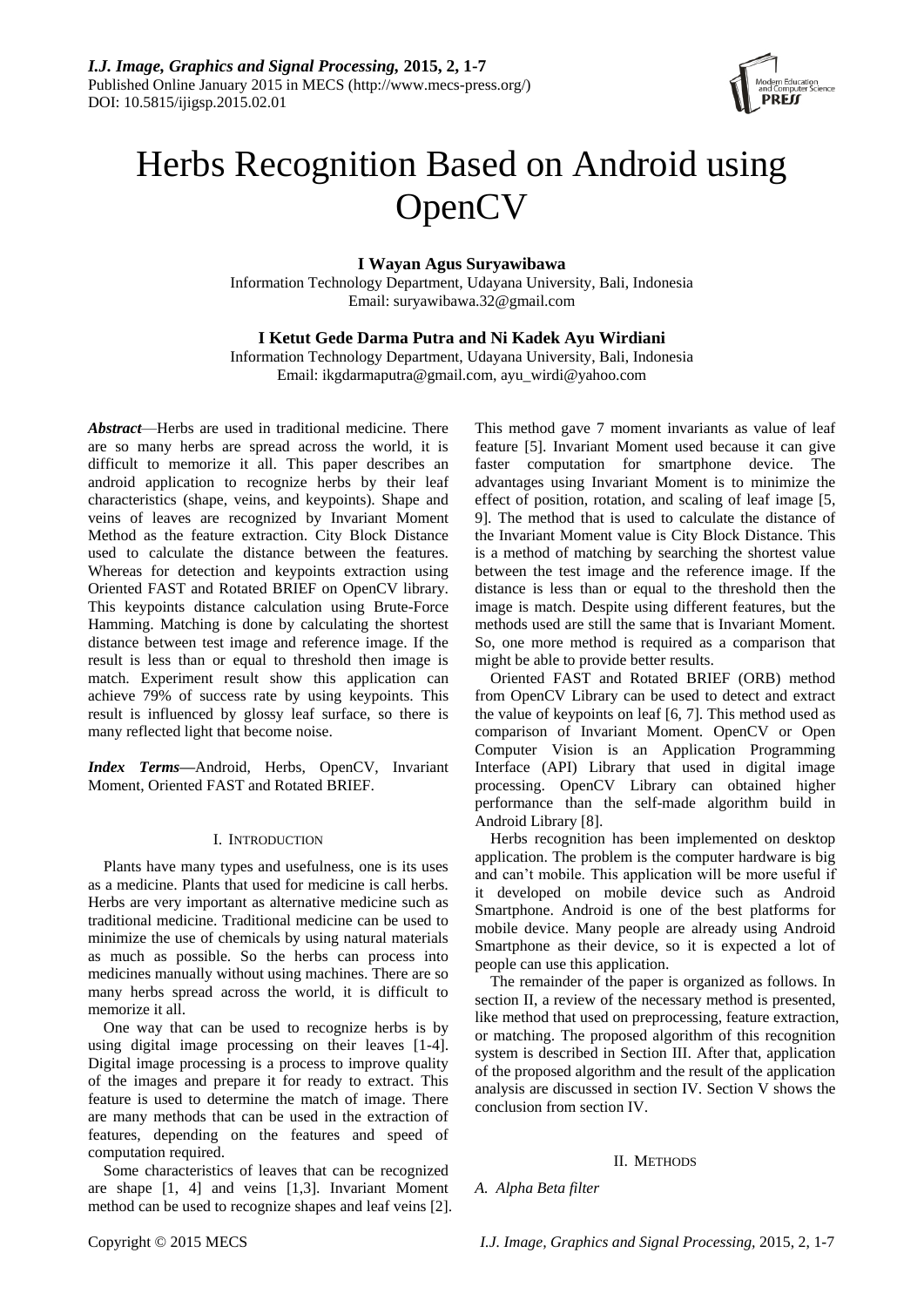Grayscale is gray color image with color levels between value 0 to 255 that obtained by this following formula [9]:

$$
G(x,y) = (R+G+B)/3 \tag{1}
$$

Grayscale value for each image pixel is obtained by calculating the average value from the color values of *R* (red), *G* (green), and *B* (blue) on each pixel.

# *B. Gaussian Blur to Reduce Noise*

Grayscale image is converted into smoother image by using Gaussian Blur that aims to reduce the noise in the image. Noise is reduced to get good results for the recognition of shapes and veins. This system use  $\sigma = 2$ and *kernel* = 3x3. This process will generate a little blurred image [9].

## *C. Binarization to Get The Shape of Leaf*

Binary image is the image that only has 2 color value that is 0 (black) and 255 (white). Changing the image into binary, then on grayscale image (the image that has converted to Gaussian Blur) color value is determined by reference value (threshold). Threshold value is determined using Otsu method [10]. This method used the ratio of gray level value to obtain threshold value automatically. If the grayscale value less than or equal to the threshold value, then it is changed to 0, while if it more than the threshold value then the value is changed to 255. Converting images to binary form is intended to obtain leaf shape features using Invariant Moment.

## *D. Canny Edge Detection*

Canny edge detection is used to detect the edges of the herb image based on color differences, so that the herb veins can be seen. Features of the herb veins will also be extracted using Invariant Moment method. The first step is to convert the RGB image to grayscale and eliminates noise with Gaussian Blur. The next step is to perform edge detection, such as using Sobel operator to perform a search in horizontal (*Gx*) and vertical (*Gy*) [9].

$$
G_x = \begin{bmatrix} 0 & 1 & 1 \\ -1 & 0 & 1 \\ -1 & -1 & 0 \end{bmatrix} \tag{2}
$$

$$
G_y = \begin{bmatrix} -1 & -1 & 0 \\ -1 & 0 & 1 \\ 0 & 1 & 1 \end{bmatrix} \tag{3}
$$

The next step is to determine the direction of the edge by using the following formula:

$$
\theta = \arctan\left(\frac{c_x}{c_y}\right) \tag{4}
$$

And then, divide it into 4 colors so that lines with different directions have different colors. The distribution is from 0 to 22.5 and 157.5 to 180 degrees is blue, from 22.5 to 67.5 degrees is yellow, 67.5 to 112.5 degrees is red, dan112, 5 -157.5 degrees is green. Then to produce thin line, the line edge is minimized by applying Nonmaximum Suppression. The last step is to do binarization by using threshold. Threshold value of canny found using experiments that will be discussed in Section IV.

## *E. Feature Extraction by Using Invariant Moment*

Feature extraction is performed for shape and veins features of herb were Invariant Moment. Feature extraction is performed on the binary image for shape feature, and the canny edge detection for veins feature. Moment Invariant method will produce 7 moments that describe the area, position, orientation and other defined parameters. Invariant Moment can be used to minimize the difference value on same image when image experience translation, rotation or scaling. The formula of invariant moments can be seen on references [5, 9].

# *F. Oriented FAST and Rotated BRIEF (ORB)*

Oriented FAST and Rotated BRIEF (ORB) method from OpenCV Library can be used to detect and extract the value of keypoints on leaf [6]. This method used as a comparison that might be able to provide better results. OpenCV or Open Computer Vision is an Application Programming Interface (API) Library that used in digital image processing. OpenCV library has many functions for digital image processing, such as improvement of image quality, image feature extraction, and also image recognition. ORB use FAST method for keypoints detection and BRIEF method for feature extraction. OpenCV library can improve the performance while doing the processes of digital image processing on android devices [7-8].

Keypoint detection is a process that uses the Library OpenCV functions to make the detection of certain corners on images involving histogram of gradient calculation. The method used to detect keypoints is ORB Detector. This method is development of the FAST method which is the quickest method to detect keypoints in OpenCV. FAST can resolve detection of change in image scale by using pyramid scheme, but unfortunately have not been able to resolve with the orientation of the image. FAST development is used to resolve the rotation called the Oriented FAST by using the intensity centroid [6]. The first moment of an image is determined by the following formula:

$$
m_{pq} = \sum_{x,y} x^p y^q I(x,y) \tag{5}
$$

 $(p + q)$  is the ordo of the moment. *X* and *y* are pixel coordinates, while *(x, y)* is the pixel intensity. Then moment is used to find the centroid by the following formula:

$$
C = \left(\frac{m_{10}}{m_{00}}, \frac{m_{01}}{m_{00}}\right) \tag{6}
$$

Then a vector construct from corner's center (*O*) to the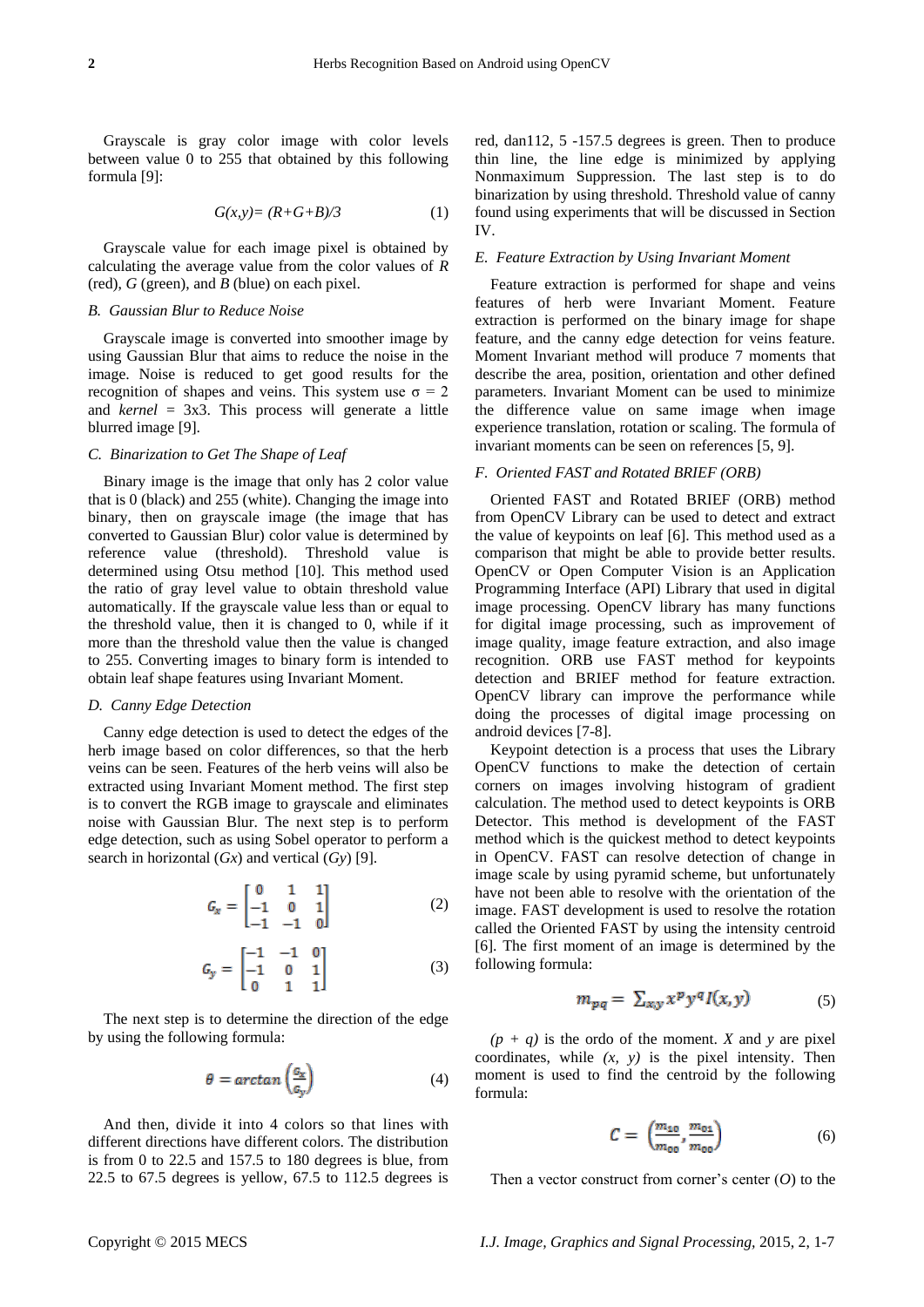centroid (*OC*). The orientation formula then simply is:

$$
\theta = \text{atan2}(m_{01}, m_{10}) \tag{7}
$$

*atan2* is the quadrant-aware version of *arctan*. The following are some examples of program code when using ORB Detector to detect keypoint:

FeatureDetector detector = FeatureDetector.create(FeatureDetector.ORB); MatOfKeyPoint keypoints = new MatOfKeyPoint(); detector.detect(ImageSource, keypoints);

Feature extraction is performed for keypoint features using ORB descriptor method from OpenCV Library. ORB Descriptor is the development of BRIEF method in OpenCV to detect image changes rotation [6]. ORB Descriptor performed by computation the value of keypoint vectors that have been detected. The following are some examples of program code when using ORB Descriptor:

DescriptorExtractor extractor = DescriptorExtractor.create (DescriptorExtractor.ORB); Mat features  $=$  new Mat(); extractor.compute(ImageMat, keypoints, features);

#### *G. City Block Distance*

City Block Distance is also call as Manhattan Distance / Boxar Distance / Absolute Value Distance. City Block Distance method computes the absolute value of the two difference vectors [9].

$$
d_{ij} = \sum_{k=1}^{n} \left| x_{ik} - x_{jk} \right| \tag{8}
$$

The match image is determined by the shortest distance.

## *H. Brute-Force Hamming*

Brute-Force Hamming is also present on the OpenCV Library. This method used to compute the value that obtained from ORB Descriptor [5]. Same as City Block Distance, Brute-Force Hamming used the shortest distance to determine the match image.

## III. PROPOSED ALGORITHM

Herbs recognition research was done using 10 types of herbs with 10 samples for each type. This study uses two kinds of general description, that is registration and recognition.



Fig. 1. General description of the registration system.

Fig. 1 shows registration process of the reference image features to database. The first phase starts with acquisition leaves image as a reference. Then image have some digital image processing on Preprocessing phase, so that the image is ready to be extracted as value. Feature Extraction phase is process to convert image to be numeric value and stored it in database. Herb Registration is done by storing 4 features value from 4 images as reference images for one type of herb.



Fig. 2. Calculation of threshold.

The registration process calculated threshold value by using these four features that are stored in the database. Fig. 2 shows the calculation of threshold is done by calculating the average distance between leaf A - B, A - C, A - D, B - C, B - D, and C - D. The distance is then summed and divided by 6, so that obtain threshold value for reference image.

After the registration process completed, then the recognition process of leaves can be done. Beginning phases of the recognition process is same as registration process, until the feature extraction phase. It is aimed to obtain the image features in the same way.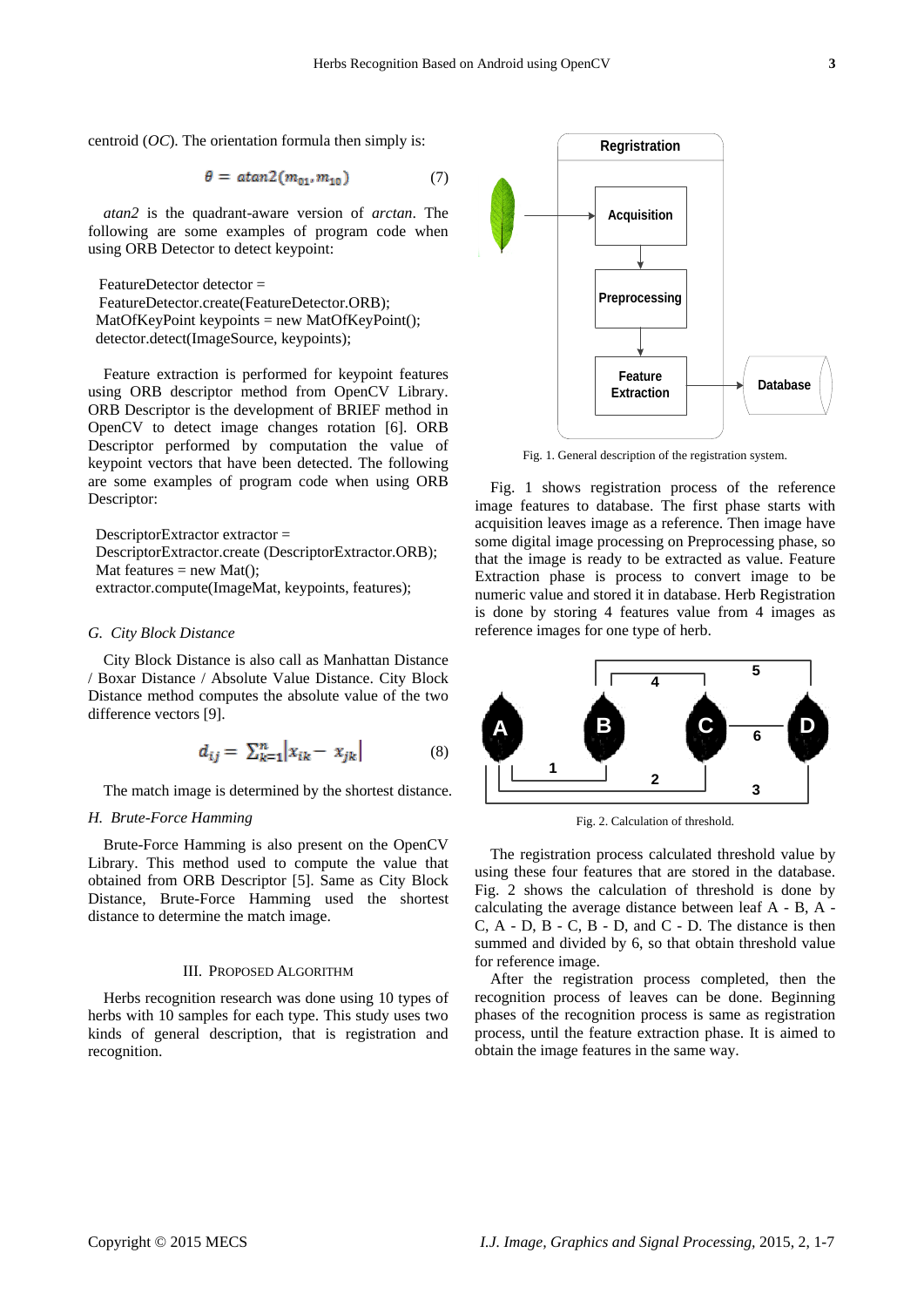

Fig. 3. General description of the recognition system.

Fig. 3 shows image recognition process of leaves. The recognition phase is the process of matching test image feature with reference image features that contained in database. The matching process is done by calculating the shortest distance between test image features with all the reference image features that exist in database. After obtained the shortest distance, the process continued on Decision phase. In this phase, the distance will be compared to threshold of reference image. If the distance is less than or equal to threshold then image is match, whereas if distance exceeds the threshold value, image does not match.

#### *A. Image Acquisition*

Image acquisition is a step in collecting leaf images which is used as reference image in registration process and test image in recognition process. Image acquisition is done by taking leaf image using camera on Android Smartphone. The leaf images capture above the solid background, such as white to minimize the noise [4].

## *B. Preprocessing*

Preprocessing is phases in digital image processing to increase image quality and process it for ready to extract as value. There are some processes used in Preprocessing.

The first step is to Cropping and Resizing image. Cropping is the process of crop images into 1 x 1 ratio or square. This is done to avoid changes in shape of herb images or images stretching. Resizing is a process to change the size of image. Leaf image is resized to 150 x 150 pixels. This is intended to accelerate the preprocessing.

Then image converted to Grayscale to get one type of color value between 0 to 255. After that, noise on the image reduced by using Gaussian Blur.

Shape feature of leaf obtained from Binarization process of image. Whereas veins feature obtained by using Canny Edge Detection. The other feature that obtained by using OpenCV Library is keypoints. This

feature obtained from ORB Detector method (Oriented FAST).

#### *C. Feature Extraction*

Feature extraction is a phase in changing the image into value that can be calculated by the hardware. Feature extraction data is set of numbers that will be used in performing the matching values by calculating the distance between image features.

Shape and veins features are using Invariant Moment method to extract the feature. This method will obtain 7 moments. The value of 7 Moment will be stored in the database while the registration process. The registration process use 4 reference images for each type of herbs.

Keypoints feature are extracted by using ORB Descriptor (Rotated BRIEF). ORB Descriptor performed by computation the value of keypoints vectors that have been detected. Then vector stored in the database as feature value of the image. Storage performed by using Json to change value of vector into string value, so it is easily stored in a database.

#### *D. Matching*

Matching phase is process of doing the matching on test images with reference images by calculating the distance of feature extraction value. The matching process of shape and veins performed by using City Block Distance between test images with all the features of the image stored in database. Keypoints feature are computed by using Brute-Force Hamming. The shortest distance will be selected and then matched with the threshold.

# *E. Decision*

When the smallest value obtained from the calculation of City Block Distance and Brute-Force Hamming, then system check the value is less than or equal to the threshold multiplied by α (alpha). Alpha is a variable that is global to the entire reference image. If the features of the image is smaller or equal to the threshold multiplied by α, then that image declared match with the reference image, whereas if it is larger, then the test images declared not match with the reference image contained in the database.

## IV. EXPERIMENT SIMULATION AND RESULT ANALYSIS

Herbs Recognition Application was made by using OpenCV Library, so user need to install OpenCV Manager on their Android device. OpenCV Manager is free to download at Google Play Store. As was explained previously, there are two main processes in this application, that is the registration and recognition.

This application must have herbs data for recognition. The data that registered in this application is name, information about benefits and ways to use, and leaf features that are stored in the database, while the leaf images are stored on the *sdcard*.

Table 1 shows the list of herbs that used on this experiment.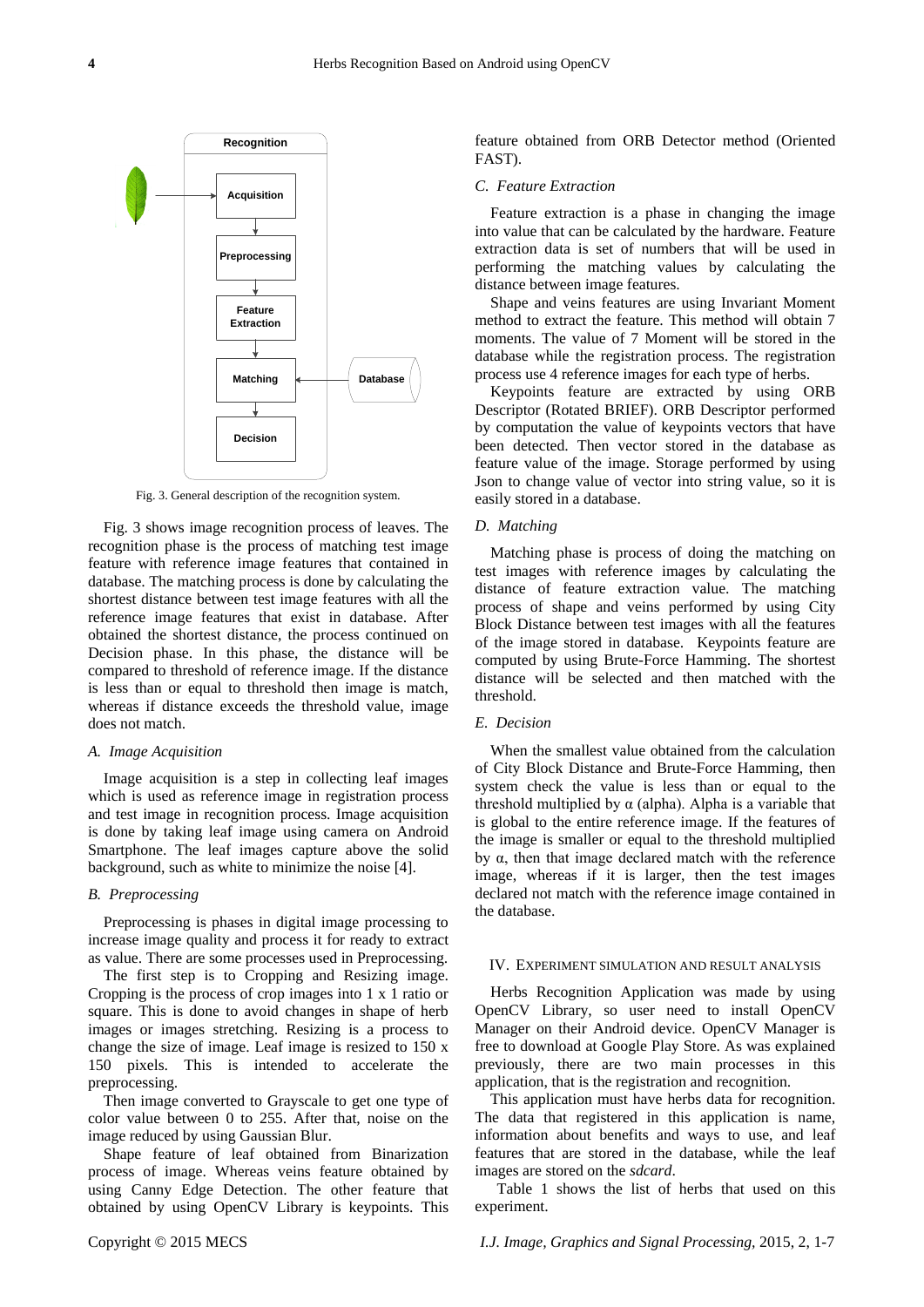| No. | Herbs Name   | Samples Total |
|-----|--------------|---------------|
|     | Dadap Serap  | 10            |
| 2   | Guava        | 10            |
| 3   | Hibiscus     | 10            |
|     | Kumis Kucing | 10            |
| 5   | Mengkudu     | 10            |
| 6   | Papaya       | 10            |
|     | Salam        | 10            |
| 8   | Sirih        | 10            |
| Q   | Cassava      | 10            |
| 10  | Waru         | 10            |

Table 1. List of herbs



Fig. 4. Registration process.

Fig. 4 shows user used the application for register a leaf as herb. In this process, user entry 4 images as reference image and stored it in database.



Fig. 5 is the screenshot that shows herbs data that have been registered in application. The details of the process on Fig. 4 can be seen on Fig. 6.

Recognition process on this application used the leaf image of herbs. User can take that image from *sdcard* or capture with smartphone camera, then the image will processing to recognize.

Fig. 7 (a) is the screenshot of application while recognize a leaf. This process will show the herb data, if that image matched with images feature that exist in application database. Fig. 7 (b) shows the detail of recognition process.



Fig. 6. Details process of registration.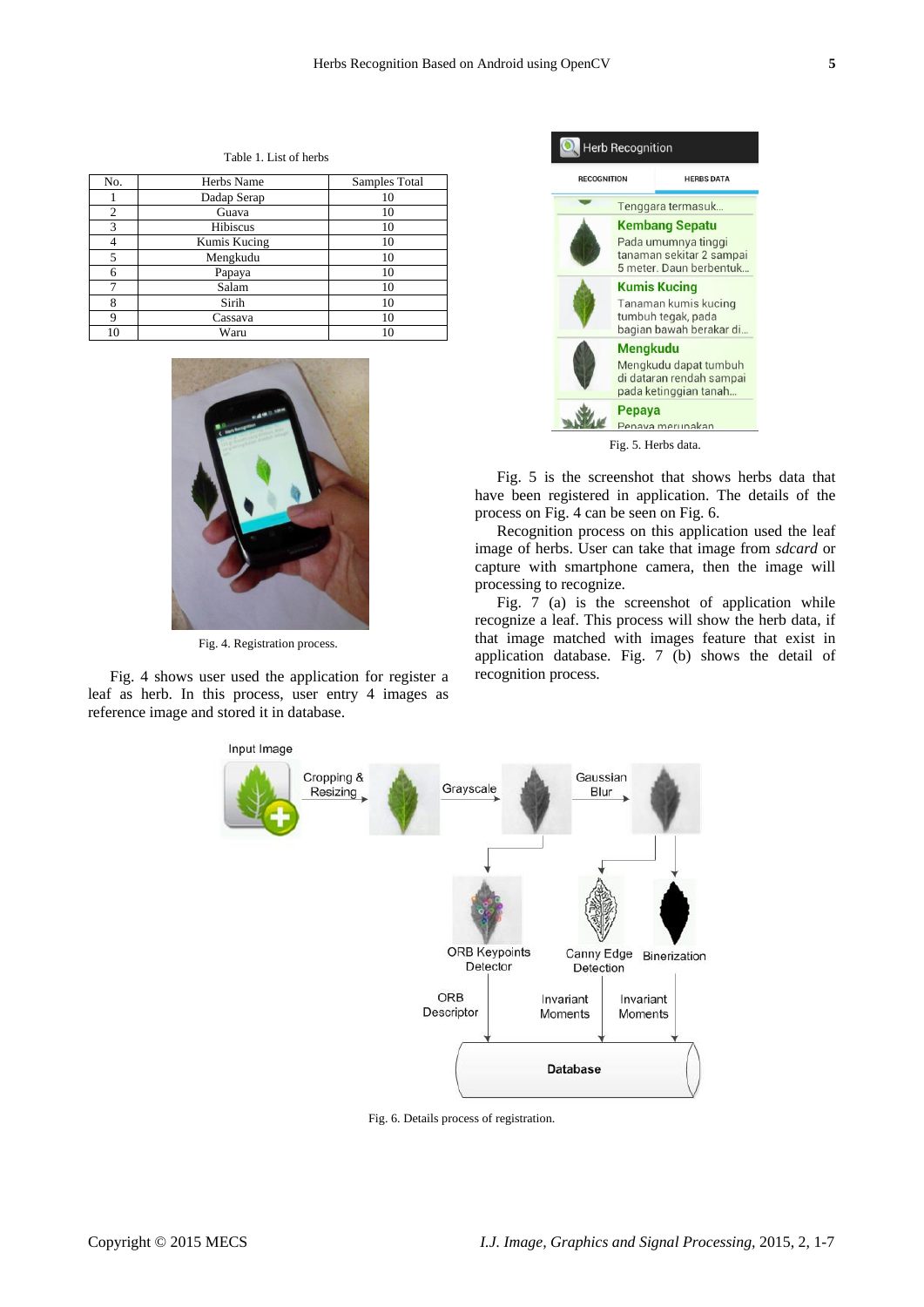

Fig. 7. (a) Recognition process, (b) Details process of recognition.

Analysis of this application is using 10 test images for 10 types of herbs, so that have 100 test images that capture by different android smartphone. First analysis is performed on veins recognition to get the best threshold for Canny Edge Detection. This analysis used threshold value between 10 to 100.





Fig. 8. Experiment result to find the best Canny threshold.

Fig. 9. Experiment result when using alpha.

Fig. 8 shows the best threshold for Canny Edge Detection for veins recognition is 20. This threshold obtained 41% of success rate. The next analysis is performed on recognition the feature of shape, veins, and keypoints by using alpha (the multiplier threshold as global variable) between 0.1 and 0.5.

Fig. 9 shows the match rate when recognition for each feature. The highest success rate of recognition is about 79% obtained by keypoints feature when using alpha 0.4. Whereas the shape and veins recognition obtained results respectively 67% and 44%. The result shows the use of keypoints feature is highly effective in herbs recognition.

|                | <b>Success Rate</b> |       |       |
|----------------|---------------------|-------|-------|
| Herbs Name     | Keypoints           | Shape | Veins |
| Dadap Serap    | 8                   | 10    | 4     |
| Guava          | 9                   | 6     | 4     |
| Hibiscus       | 9                   | 6     | 3     |
| Kumis Kucing   | 8                   | 3     | 4     |
| Mengkudu       | 9                   | 7     |       |
| Papaya         | 9                   | 3     | 3     |
| Salam          | 5                   | 9     | 3     |
| Sirih          | 7                   | 8     | 4     |
| Cassava        | 9                   | 7     | 5     |
| Waru           | 6                   | 8     | 7     |
| Percentage (%) | 79                  | 67    | 44    |

Data in Table 2 shows the detail of success rate on recognition process. In this table, *Salam* and *Sirih* give bad result for keypoints recognition, that is also happened with veins recognition. This is because the glossy leaf surface, so there is a lot of reflected light that become